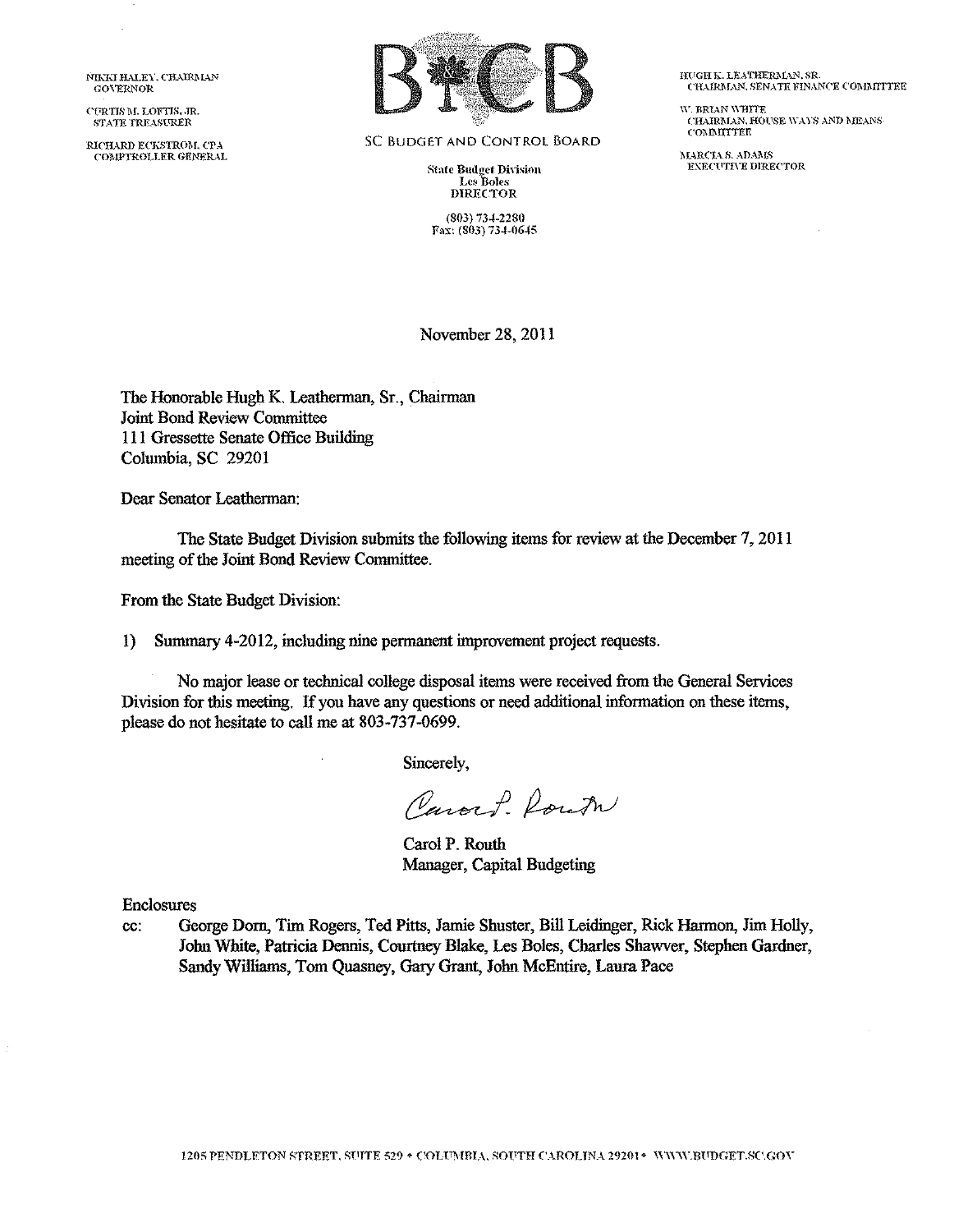|         |                                                      | Item 1. Agency: H17 Coastal Carolina University                                                                                                                                                                                                                                                                                                                                                                                                                                                                                                                                                                                                                                                                                                                                                             |  |  | Project: 9590, Food Service Catering Kitchen/Dining Facility<br>Construction                                                                                                                                                                                                                                                                                                                                                                                                                                                                                                                                                                                                                                                                                                                                                                 | CHE Approval Date:<br><b>Committee Review Date:</b><br>B&C Board Approval Date: | 11/14/11   |
|---------|------------------------------------------------------|-------------------------------------------------------------------------------------------------------------------------------------------------------------------------------------------------------------------------------------------------------------------------------------------------------------------------------------------------------------------------------------------------------------------------------------------------------------------------------------------------------------------------------------------------------------------------------------------------------------------------------------------------------------------------------------------------------------------------------------------------------------------------------------------------------------|--|--|----------------------------------------------------------------------------------------------------------------------------------------------------------------------------------------------------------------------------------------------------------------------------------------------------------------------------------------------------------------------------------------------------------------------------------------------------------------------------------------------------------------------------------------------------------------------------------------------------------------------------------------------------------------------------------------------------------------------------------------------------------------------------------------------------------------------------------------------|---------------------------------------------------------------------------------|------------|
|         | Action<br>Proposed: Establish Project for A&E Design |                                                                                                                                                                                                                                                                                                                                                                                                                                                                                                                                                                                                                                                                                                                                                                                                             |  |  | <b>Budget After Action Proposed</b>                                                                                                                                                                                                                                                                                                                                                                                                                                                                                                                                                                                                                                                                                                                                                                                                          |                                                                                 |            |
|         | Total budget                                         |                                                                                                                                                                                                                                                                                                                                                                                                                                                                                                                                                                                                                                                                                                                                                                                                             |  |  | <b>Source</b>                                                                                                                                                                                                                                                                                                                                                                                                                                                                                                                                                                                                                                                                                                                                                                                                                                | Amount                                                                          |            |
|         |                                                      |                                                                                                                                                                                                                                                                                                                                                                                                                                                                                                                                                                                                                                                                                                                                                                                                             |  |  |                                                                                                                                                                                                                                                                                                                                                                                                                                                                                                                                                                                                                                                                                                                                                                                                                                              | Other, Auxiliary Services                                                       | 45,000.00  |
|         |                                                      | Purpose: To begin design work to construct an approximately 7,000 square foot dining facility with catering kitchen at Coastal<br>Carolina. The facility will seat approximately 150 students, faculty and staff and will serve as the dining facility for<br>the academic hub of campus and for the athletic facilities. Construction of the new facility will address growth in the<br>student population and free up space in Hicks Dining Hall, making increased seating available for residential<br>students in that area. Food Service caters 25-60 events per week and all catering on campus takes place in the Hicks<br>Dining Hall kitchen. The proposed catering kitchen will free up kitchen space in Hicks to allow more space for food<br>preparation to service residential student dining. |  |  |                                                                                                                                                                                                                                                                                                                                                                                                                                                                                                                                                                                                                                                                                                                                                                                                                                              | <b>Total Funds</b>                                                              | 45,000.00  |
|         | Ref:                                                 | Supporting document pages 1-5                                                                                                                                                                                                                                                                                                                                                                                                                                                                                                                                                                                                                                                                                                                                                                               |  |  |                                                                                                                                                                                                                                                                                                                                                                                                                                                                                                                                                                                                                                                                                                                                                                                                                                              |                                                                                 |            |
| Item 2. |                                                      | Agency: H27 University of South Carolina                                                                                                                                                                                                                                                                                                                                                                                                                                                                                                                                                                                                                                                                                                                                                                    |  |  | Project: 6092, Rutledge College Comprehensive Renovation                                                                                                                                                                                                                                                                                                                                                                                                                                                                                                                                                                                                                                                                                                                                                                                     | CHE Approval Date:<br><b>Committee Review Date:</b><br>B&C Board Approval Date: | 10/20/11   |
|         | Action                                               | Proposed: Establish Project for A&E Design                                                                                                                                                                                                                                                                                                                                                                                                                                                                                                                                                                                                                                                                                                                                                                  |  |  |                                                                                                                                                                                                                                                                                                                                                                                                                                                                                                                                                                                                                                                                                                                                                                                                                                              | <b>Budget After Action Proposed</b>                                             |            |
|         |                                                      |                                                                                                                                                                                                                                                                                                                                                                                                                                                                                                                                                                                                                                                                                                                                                                                                             |  |  |                                                                                                                                                                                                                                                                                                                                                                                                                                                                                                                                                                                                                                                                                                                                                                                                                                              | <b>Source</b>                                                                   | Amount     |
|         |                                                      |                                                                                                                                                                                                                                                                                                                                                                                                                                                                                                                                                                                                                                                                                                                                                                                                             |  |  |                                                                                                                                                                                                                                                                                                                                                                                                                                                                                                                                                                                                                                                                                                                                                                                                                                              | Other, Housing Maintenance<br>Reserve                                           | 130,500.00 |
|         | Purpose:                                             | institutional asset built in 1805.                                                                                                                                                                                                                                                                                                                                                                                                                                                                                                                                                                                                                                                                                                                                                                          |  |  | To begin design work to do a comprehensive renovation of the housing portion of Rutledge College at USC. The<br>work in the housing portion will include replacing the mechanical, electrical, and plumbing systems, installing new<br>finishes, replacing all doors and windows, installing a card access system, electronic locks, and fire suppression<br>system, and replacing all case work and furnishings. The work in the non-housing portion of the facility will be<br>limited to modifications of systems and exterior improvements required to coordinate with upgrades in the housing<br>section. The renovation is needed to support the University's mission by maintaining residence halls in a manner<br>that attracts and retains a high achieving student population, to address deferred maintenance, and to protect the | <b>Total Funds</b>                                                              | 130,500.00 |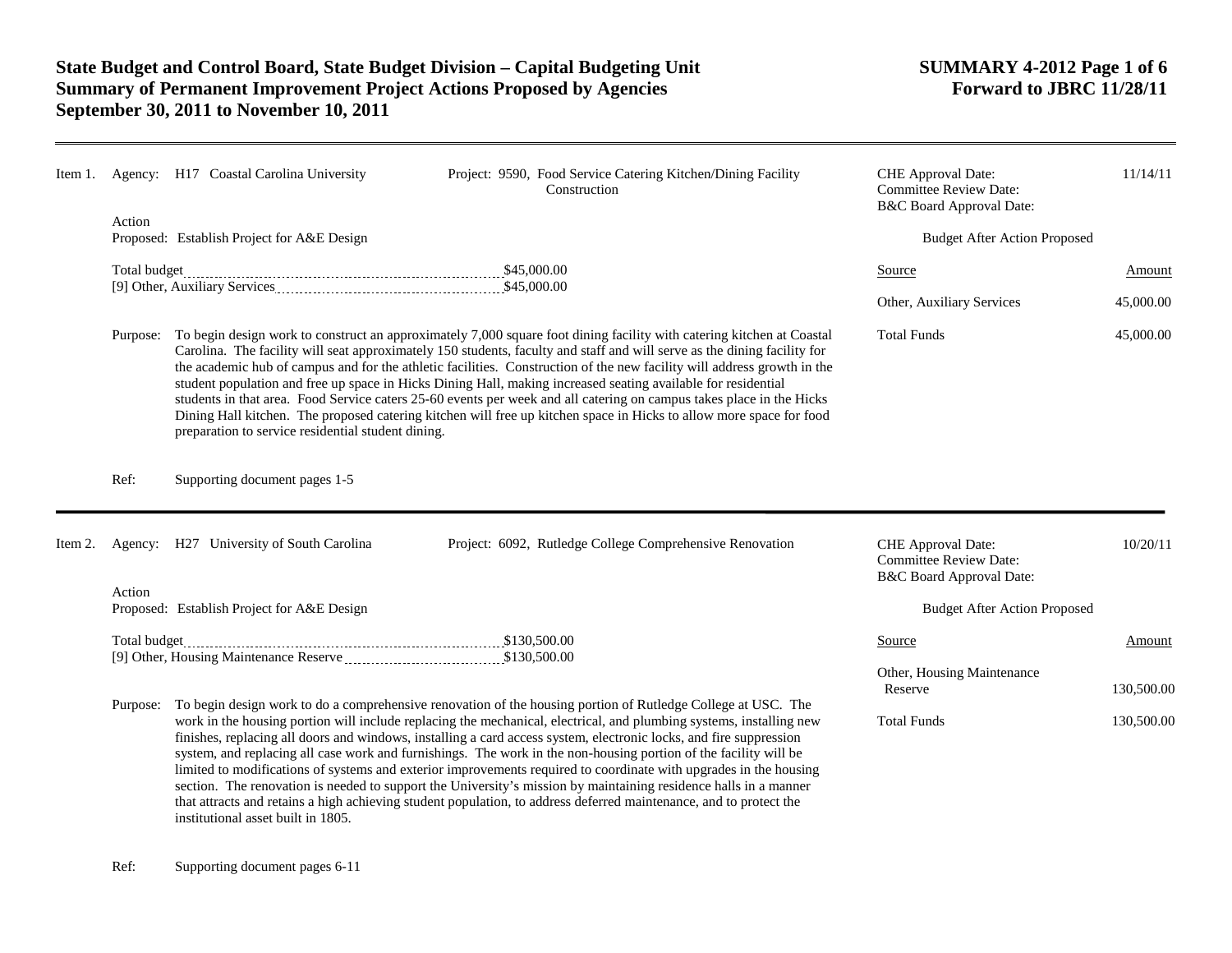| Item 3. |          | Agency: H27 University of South Carolina                                                                                                                                                                                                                                                                                                                                                                                                                                                                                                                                                                                                                                                                                                                                                                                                                                          | Project: 6093, LeGare/Pinckney Comprehensive Renovation                                                                                                                                                                                                                                                                                                                                                                                                                                                                                                                                                           | CHE Approval Date:<br><b>Committee Review Date:</b><br>B&C Board Approval Date: | 10/20/11                            |  |  |
|---------|----------|-----------------------------------------------------------------------------------------------------------------------------------------------------------------------------------------------------------------------------------------------------------------------------------------------------------------------------------------------------------------------------------------------------------------------------------------------------------------------------------------------------------------------------------------------------------------------------------------------------------------------------------------------------------------------------------------------------------------------------------------------------------------------------------------------------------------------------------------------------------------------------------|-------------------------------------------------------------------------------------------------------------------------------------------------------------------------------------------------------------------------------------------------------------------------------------------------------------------------------------------------------------------------------------------------------------------------------------------------------------------------------------------------------------------------------------------------------------------------------------------------------------------|---------------------------------------------------------------------------------|-------------------------------------|--|--|
|         | Action   | Proposed: Establish Project for A&E Design                                                                                                                                                                                                                                                                                                                                                                                                                                                                                                                                                                                                                                                                                                                                                                                                                                        |                                                                                                                                                                                                                                                                                                                                                                                                                                                                                                                                                                                                                   |                                                                                 | <b>Budget After Action Proposed</b> |  |  |
|         |          |                                                                                                                                                                                                                                                                                                                                                                                                                                                                                                                                                                                                                                                                                                                                                                                                                                                                                   |                                                                                                                                                                                                                                                                                                                                                                                                                                                                                                                                                                                                                   | Source<br>Other, Housing Maintenance                                            | Amount                              |  |  |
|         |          |                                                                                                                                                                                                                                                                                                                                                                                                                                                                                                                                                                                                                                                                                                                                                                                                                                                                                   |                                                                                                                                                                                                                                                                                                                                                                                                                                                                                                                                                                                                                   | Reserve                                                                         | 119,250.00                          |  |  |
|         | Purpose: | To begin design work to do a comprehensive renovation of the housing portion of LeGare/Pinckney at USC. The<br>work in the housing portion will include replacing the mechanical, electrical, and plumbing systems, installing new<br>finishes, replacing all doors and windows, installing a card access system, electronic locks, and fire suppression<br>system, and replacing all case work and furnishings. The work in the non-housing portion of the facility will be<br>limited to modifications of systems and exterior improvements required to coordinate with upgrades in the housing<br>section. The renovation is needed to support the University's mission by maintaining residence halls in a manner<br>that attracts and retains a high achieving student population, to address deferred maintenance, and to protect the<br>institutional asset built in 1837. | <b>Total Funds</b>                                                                                                                                                                                                                                                                                                                                                                                                                                                                                                                                                                                                | 119,250.00                                                                      |                                     |  |  |
|         | Ref:     | Supporting document pages 12-17                                                                                                                                                                                                                                                                                                                                                                                                                                                                                                                                                                                                                                                                                                                                                                                                                                                   |                                                                                                                                                                                                                                                                                                                                                                                                                                                                                                                                                                                                                   |                                                                                 |                                     |  |  |
| Item 4. |          | Agency: E24 Office of the Adjutant General                                                                                                                                                                                                                                                                                                                                                                                                                                                                                                                                                                                                                                                                                                                                                                                                                                        | Project: 9766, SCE&G Lease Maintenance Building Reroofing                                                                                                                                                                                                                                                                                                                                                                                                                                                                                                                                                         | CHE Approval Date:<br><b>Committee Review Date:</b><br>B&C Board Approval Date: | N/A                                 |  |  |
|         | Action   | Proposed: Establish Project for A&E Design                                                                                                                                                                                                                                                                                                                                                                                                                                                                                                                                                                                                                                                                                                                                                                                                                                        |                                                                                                                                                                                                                                                                                                                                                                                                                                                                                                                                                                                                                   | <b>Budget After Action Proposed</b>                                             |                                     |  |  |
|         |          |                                                                                                                                                                                                                                                                                                                                                                                                                                                                                                                                                                                                                                                                                                                                                                                                                                                                                   |                                                                                                                                                                                                                                                                                                                                                                                                                                                                                                                                                                                                                   | Source                                                                          | Amount                              |  |  |
|         |          |                                                                                                                                                                                                                                                                                                                                                                                                                                                                                                                                                                                                                                                                                                                                                                                                                                                                                   |                                                                                                                                                                                                                                                                                                                                                                                                                                                                                                                                                                                                                   | <b>Appropriated State</b>                                                       | 6,000.00                            |  |  |
|         |          |                                                                                                                                                                                                                                                                                                                                                                                                                                                                                                                                                                                                                                                                                                                                                                                                                                                                                   | Purpose: To reroof the maintenance building in Columbia leased by the Adjutant General's Office to SCE&G for its fleet<br>maintenance shop. The work will include replacing existing roofing and insulation, relocating existing drains and<br>replacing flashing. The roof is approximately 30,036 square feet, may be original to the 58 year-old building, is well<br>past its useful life, and leaks. Large paste drums are currently used to catch water when it rains. Replacement is<br>needed to protect the interior of the state's building and the contents belonging to SCE&G. The lease requires any | <b>Total Funds</b>                                                              | 6,000.00                            |  |  |

major repairs to be done by the Adjutant General's Office.

Ref: Supporting document pages 18-25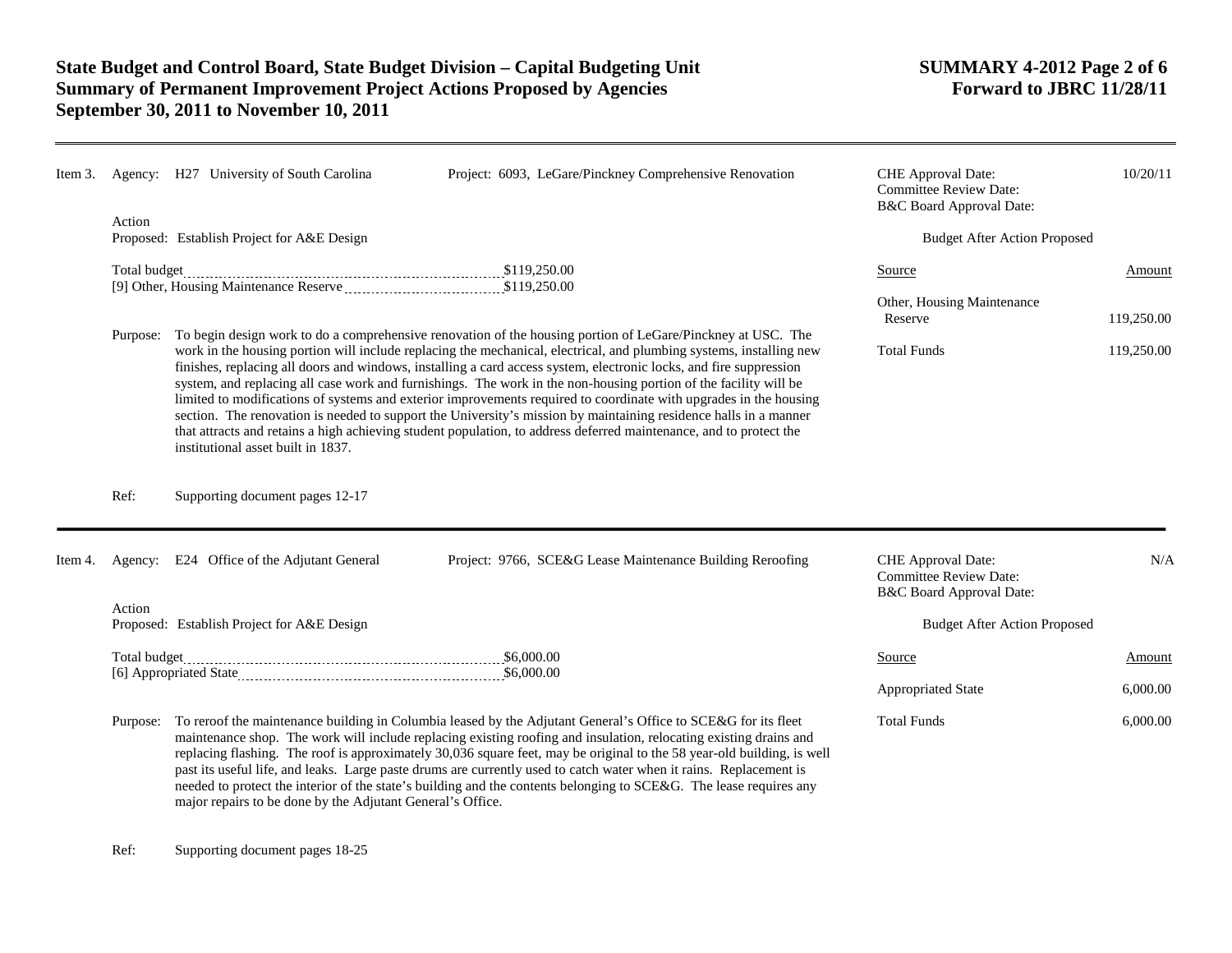| Item 5. | Agency:                                                                                                                                                                                                                                                                                                                                                                                                                                                                                                                                                                                                                                                                                                                                                                                                                                                                                                                                                                                                                                                                                                                                                                                           | H <sub>12</sub> Clemson University                                   | Project: 9892, Highway 93 Pedestrian Safety Improvements                                                                                                                                                            | <b>CHE</b> Approval Date:<br><b>Committee Review Date:</b><br>B&C Board Approval Date: | 11/03/11                     |
|---------|---------------------------------------------------------------------------------------------------------------------------------------------------------------------------------------------------------------------------------------------------------------------------------------------------------------------------------------------------------------------------------------------------------------------------------------------------------------------------------------------------------------------------------------------------------------------------------------------------------------------------------------------------------------------------------------------------------------------------------------------------------------------------------------------------------------------------------------------------------------------------------------------------------------------------------------------------------------------------------------------------------------------------------------------------------------------------------------------------------------------------------------------------------------------------------------------------|----------------------------------------------------------------------|---------------------------------------------------------------------------------------------------------------------------------------------------------------------------------------------------------------------|----------------------------------------------------------------------------------------|------------------------------|
|         |                                                                                                                                                                                                                                                                                                                                                                                                                                                                                                                                                                                                                                                                                                                                                                                                                                                                                                                                                                                                                                                                                                                                                                                                   | Action<br>Proposed: Establish Construction Budget for \$3,752,000.00 |                                                                                                                                                                                                                     | <b>Budget After Action Proposed</b>                                                    |                              |
|         | (Add<br>\$1,688,800.00<br>[9]<br>(Add<br>\$1,013,200.00<br>[9]                                                                                                                                                                                                                                                                                                                                                                                                                                                                                                                                                                                                                                                                                                                                                                                                                                                                                                                                                                                                                                                                                                                                    |                                                                      | Other, Athletic Private)<br>Other, Institutional Capital Project Funds)                                                                                                                                             | Source                                                                                 | Amount                       |
|         | (Add                                                                                                                                                                                                                                                                                                                                                                                                                                                                                                                                                                                                                                                                                                                                                                                                                                                                                                                                                                                                                                                                                                                                                                                              | \$1,000,000.00<br>[9]                                                | Other, Federal/State Grants)                                                                                                                                                                                        | Other, Athletic Private<br>Other, Institutional Capital Project                        | 1,688,800.00                 |
|         | Purpose:                                                                                                                                                                                                                                                                                                                                                                                                                                                                                                                                                                                                                                                                                                                                                                                                                                                                                                                                                                                                                                                                                                                                                                                          |                                                                      | To provide pedestrian safety improvements on the Clemson University campus. The project was established in<br>December 2010 for pre-design work which is now complete. The work along 2,100 feet of Highway 93 will | Funds<br>Other, Federal/State Grants                                                   | 1,063,200.00<br>1,000,000.00 |
|         | include constructing retaining walls, landings and walkways, including an elevated pedestrian walkway, and<br><b>Total Funds</b><br>constructing new north stands in the soccer stadium adjacent to the elevated walkway. Existing sidewalks in this<br>area are severely limited with a substandard width and the presence of a chain link fence that forces pedestrians into<br>traffic when passing others and has resulted in four pedestrian/vehicular accidents in the past five years. The soccer<br>stadium's north stands are inadequate and do not meet current code requirements. By including redevelopment of<br>the stands in the project, the walkway and stands can be built together more efficiently. Energy savings and<br>conservation measures will include installation of energy efficient site lighting fixtures. The agency reports the<br>total projected cost of this project is \$3,752,000 and additional annual operating costs of \$20,000 will result in the<br>three years following project completion. The agency also reports the projected date for execution of the<br>construction contract is April 2012 and for completion of construction is June 2013. |                                                                      |                                                                                                                                                                                                                     |                                                                                        |                              |

Ref: Supporting document pages 26-36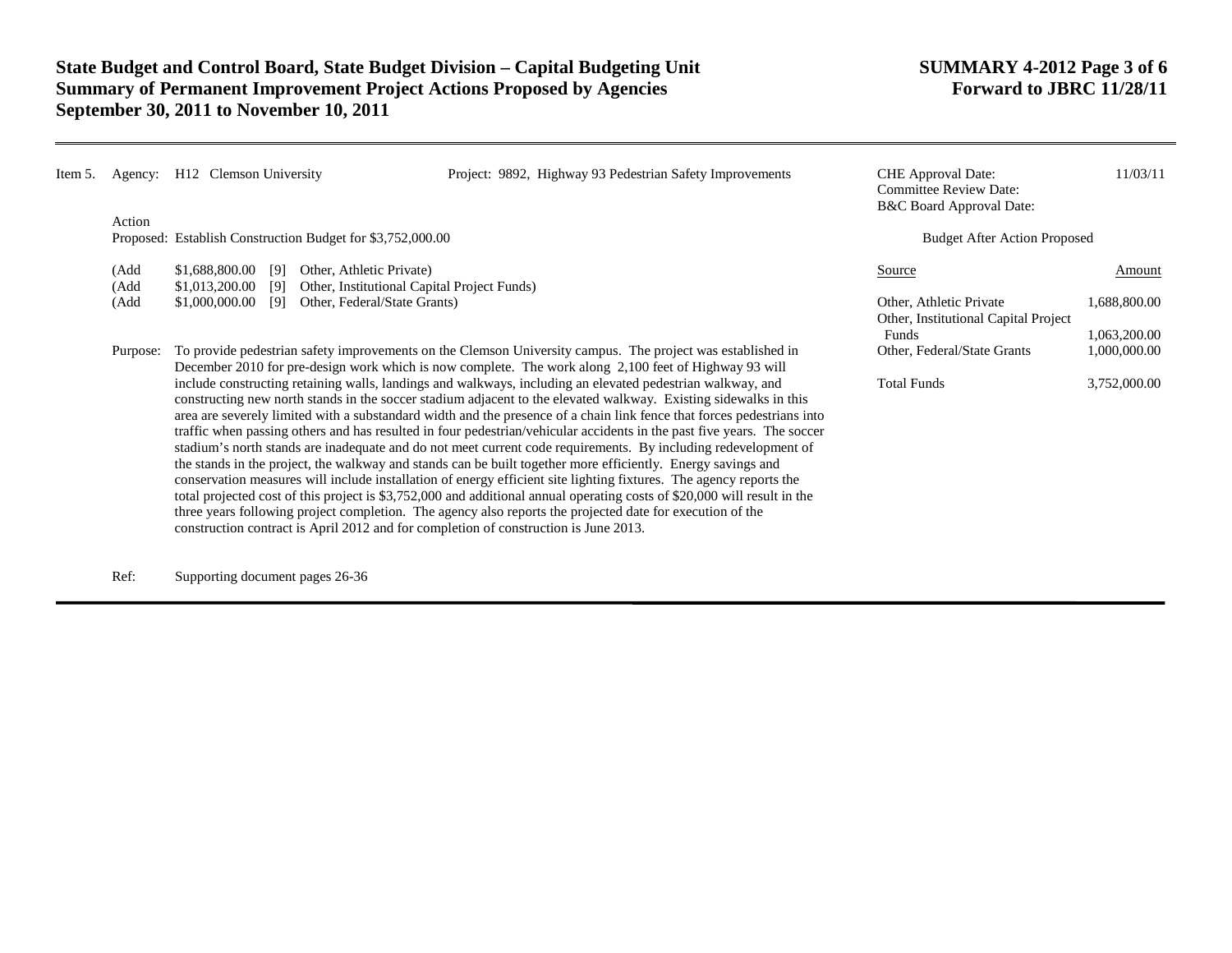| Item 6. | Agency:              | H17 Coastal Carolina University                                                                                                                                                                                                                                                                                                                                                                                                                                                                                                                                                                                                                                                                                                                                                                                                                                                                                                                                                                                                                                                                                                                                                                                                                                                                                                                                                                                                                                                                                                                     |                                                                                                                          | Project: 9580, Softball and Baseball Complex Improvements | <b>CHE</b> Approval Date:<br><b>Committee Review Date:</b><br>B&C Board Approval Date:          | 11/14/11                                                   |
|---------|----------------------|-----------------------------------------------------------------------------------------------------------------------------------------------------------------------------------------------------------------------------------------------------------------------------------------------------------------------------------------------------------------------------------------------------------------------------------------------------------------------------------------------------------------------------------------------------------------------------------------------------------------------------------------------------------------------------------------------------------------------------------------------------------------------------------------------------------------------------------------------------------------------------------------------------------------------------------------------------------------------------------------------------------------------------------------------------------------------------------------------------------------------------------------------------------------------------------------------------------------------------------------------------------------------------------------------------------------------------------------------------------------------------------------------------------------------------------------------------------------------------------------------------------------------------------------------------|--------------------------------------------------------------------------------------------------------------------------|-----------------------------------------------------------|-------------------------------------------------------------------------------------------------|------------------------------------------------------------|
|         | Action               | Proposed: Establish Construction Budget for \$10,200,000.00                                                                                                                                                                                                                                                                                                                                                                                                                                                                                                                                                                                                                                                                                                                                                                                                                                                                                                                                                                                                                                                                                                                                                                                                                                                                                                                                                                                                                                                                                         |                                                                                                                          |                                                           | <b>Budget After Action Proposed</b>                                                             |                                                            |
|         | (Add<br>(Add<br>(Add | \$4,200,000.00<br>[9]<br>\$3,880,000.00<br>[9]<br>\$1,970,000.00<br>[9]                                                                                                                                                                                                                                                                                                                                                                                                                                                                                                                                                                                                                                                                                                                                                                                                                                                                                                                                                                                                                                                                                                                                                                                                                                                                                                                                                                                                                                                                             | Other, Athletic Foundation)<br>Other, Institutional Capital Project Funds)<br>Other, Renovation Reserve/Plant Expansion) |                                                           | Source<br>Other, Athletic Foundation<br>Other, Institutional Capital Project                    | Amount<br>4,200,000.00                                     |
|         | Purpose:             | To make improvements to the softball and baseball complex at Coastal Carolina. Two projects were established for<br>pre-design services, which are now complete, in March 2011 and combined in October 2011 for cost savings when the<br>same architectural firm was chosen for both projects. The work will include constructing new facilities for softball<br>and baseball, including new seating, locker and team rooms, hitting and pitching tunnels, press spaces, restrooms and<br>concession areas, while keeping the existing fields. Existing softball facilities are inadequate and are needed to<br>comply with federally mandated Title IX guidelines. Existing baseball facilities are inadequate, are not comparable<br>with other Division I baseball programs in the state, and have forced the university to move baseball events off-<br>campus. The complex will be constructed to LEED Silver certification and will include sustainable sites, water<br>efficiency, energy and atmosphere, materials and resources, and indoor environmental quality measures. The LEED<br>cost benefit analysis shows a positive cost benefit of \$857,616 over 30 years. The agency reports the total projected<br>cost of this project is \$10.2 million and additional annual operating costs of \$212,050 will result in the three years<br>following project completion. The agency also reports the projected date for execution of the construction contract is<br>December 2012 and for completion of construction is February 2014. |                                                                                                                          |                                                           | Funds<br>Other, Renovation Reserve/Plant<br>Expansion<br>Other, Auxiliary<br><b>Total Funds</b> | 4,000,000.00<br>1,970,000.00<br>30,000.00<br>10,200,000.00 |

Ref: Supporting document pages 37-43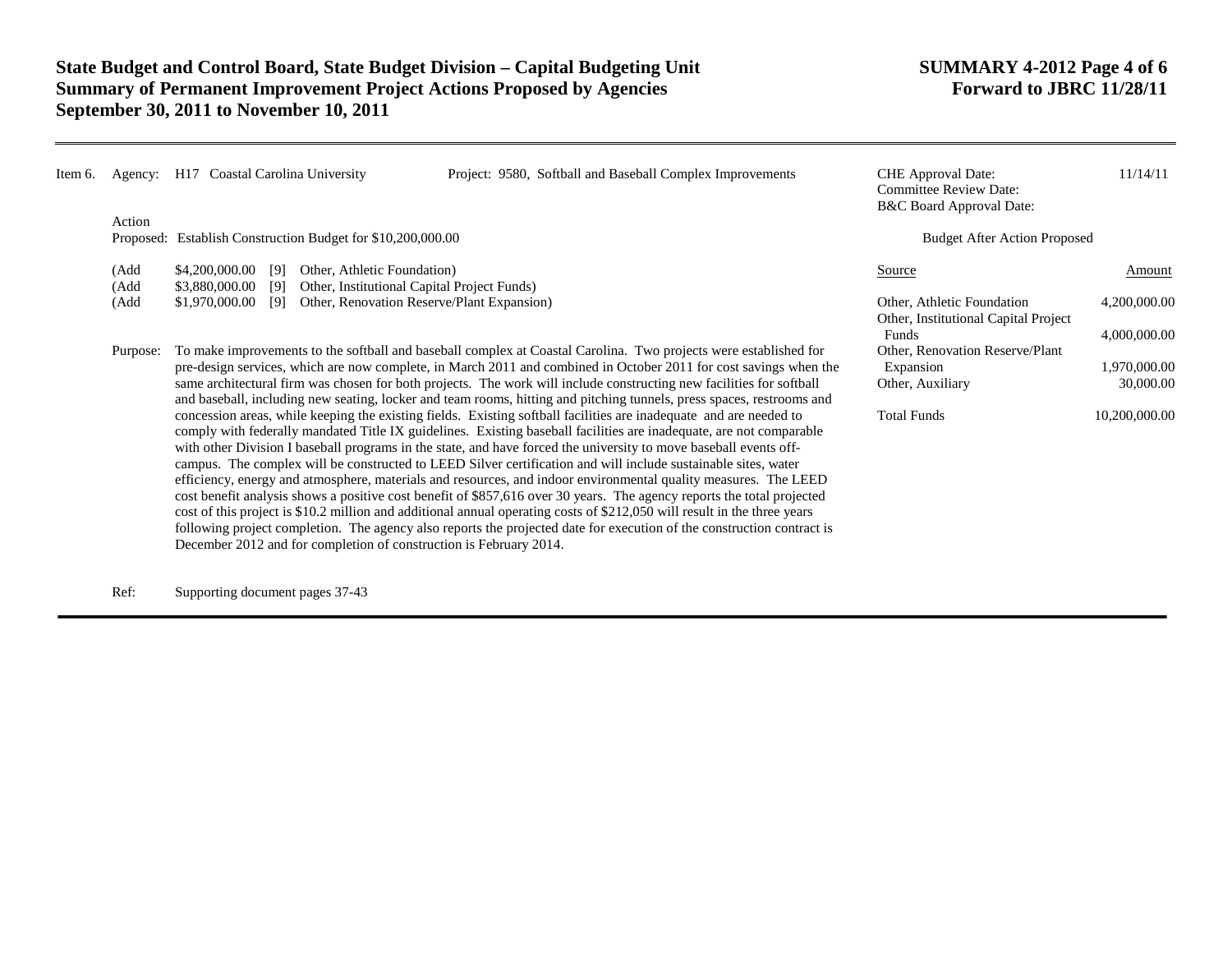| Item 7. | Agency:                                                              | Coastal Carolina University<br>H17                                                                                                                                                                                                                                                                                                                                                                                                                                                                                                                                                                                                                                                                                                                                                                                                                                                                                                                                                                                                                       | Project: 9585, Parking/Pedway Construction | <b>CHE</b> Approval Date:<br><b>Committee Review Date:</b><br><b>B&amp;C Board Approval Date:</b> | 11/14/11                     |
|---------|----------------------------------------------------------------------|----------------------------------------------------------------------------------------------------------------------------------------------------------------------------------------------------------------------------------------------------------------------------------------------------------------------------------------------------------------------------------------------------------------------------------------------------------------------------------------------------------------------------------------------------------------------------------------------------------------------------------------------------------------------------------------------------------------------------------------------------------------------------------------------------------------------------------------------------------------------------------------------------------------------------------------------------------------------------------------------------------------------------------------------------------|--------------------------------------------|---------------------------------------------------------------------------------------------------|------------------------------|
|         | Action<br>Proposed: Establish Construction Budget for \$4,000,000.00 |                                                                                                                                                                                                                                                                                                                                                                                                                                                                                                                                                                                                                                                                                                                                                                                                                                                                                                                                                                                                                                                          |                                            | <b>Budget After Action Proposed</b>                                                               |                              |
|         | (Add<br>(Add                                                         | \$1,500,000.00<br>Other, One Cent Sales Tax)<br>[9]<br>\$1,500,000.00<br>[9]                                                                                                                                                                                                                                                                                                                                                                                                                                                                                                                                                                                                                                                                                                                                                                                                                                                                                                                                                                             | Other, Renovation Reserve/Plant Expansion) | Source                                                                                            | Amount                       |
|         | (Add                                                                 | \$940,000.00<br>Other, Parking Operations)<br>[9]                                                                                                                                                                                                                                                                                                                                                                                                                                                                                                                                                                                                                                                                                                                                                                                                                                                                                                                                                                                                        |                                            | Other, One Cent Sales Tax<br>Other, Renovation Reserve/Plant<br>Expansion                         | 1,500,000.00<br>1,500,000.00 |
|         | Purpose:                                                             | To construct new parking and make sidewalk improvements at Coastal Carolina. The project was established in June<br>2011 for pre-design work which is now complete. The work will include constructing three parking lots to provide                                                                                                                                                                                                                                                                                                                                                                                                                                                                                                                                                                                                                                                                                                                                                                                                                     | Other, Parking Operations                  | 1,000,000.00                                                                                      |                              |
|         |                                                                      | approximately 1,530 additional parking spaces on campus, making sidewalk improvements, and making associated<br>storm water management, site development and lighting improvements. The new parking lots will provide additional<br>parking capability, while the university reduces surface parking within the main campus academic core. The parking<br>and sidewalk improvements will provide for increased pedestrian and bicycle safety, free sites for future academic<br>buildings to support planned growth, and enhance campus aesthetics with improved greenscapes for student use.<br>Energy savings and conservation measures are not applicable to this site development project. The agency reports the<br>total projected cost of this project is \$4 million and additional annual operating costs of \$26,400 will result in the three<br>years following project completion. The agency also reports the projected date for execution of the construction<br>contract is May 2012 and for completion of construction is December 2013. | <b>Total Funds</b>                         | 4,000,000.00                                                                                      |                              |

Ref: Supporting document pages 44-48